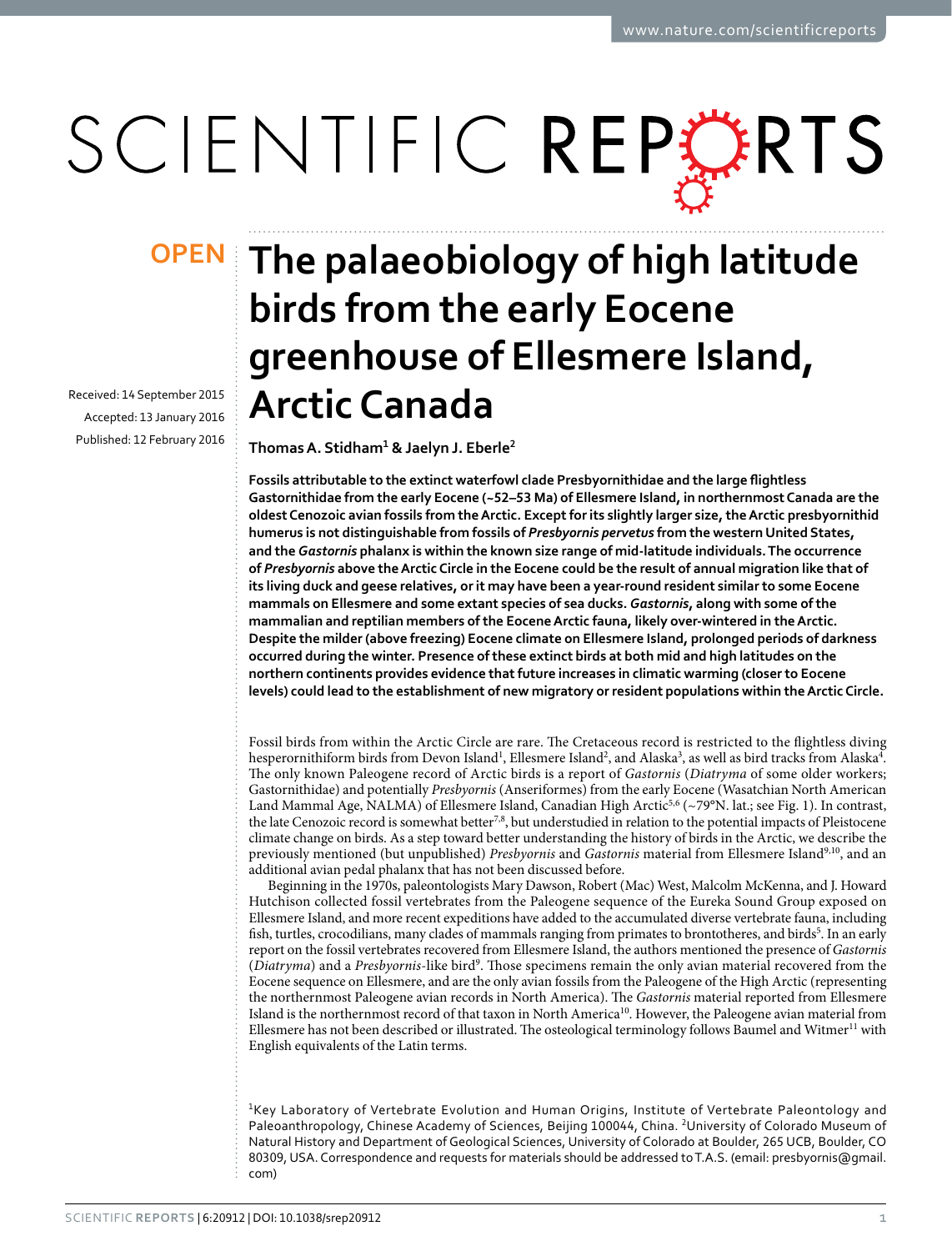

**Figure 1. Map of northern Canada north of the Arctic Circle showing principal locations where Eocene terrestrial vertebrates have been recovered on Ellesmere Island (inset)–Stenkul Fiord, Swinnerton Peninsula, Strathcona and Bay Fiords.** Star indicates the location of the Bay Fiord fossil-collecting area which preserves the most diverse Eocene vertebrate assemblage from the Arctic, including the bird fossils described in the text. Figure modified from Eberle and Greenwood<sup>5</sup>.

Eocene terrestrial vertebrates are known from multiple sites on Ellesmere Island, but the best documented and most diverse faunal assemblage, including the bird fossils described here, is from strata of the Eureka Sound Group exposed near Bay Fiord on central Ellesmere Island (Fig. 1). Although Paleogene fossil-bearing rocks were first recognized in the Canadian Arctic over a century ago<sup>12</sup>, the Eureka Sound Group was not named until 1950 by Troelsen<sup>13</sup>. Subsequently, the Eureka Sound was reduced to a formation by Tozer<sup>14</sup>, and remained assigned to that rank until it was raised formally back to a group by Miall<sup>15</sup>, where it has since remained<sup>5</sup>. Three sets of names have been applied to strata of the Eureka Sound Group. Following their discovery of Paleogene vertebrates on central Ellesmere Island15,16, West *et al.*17 subdivided the Eureka Sound Formation into four informal members with the uppermost Member IV containing the Eocene terrestrial vertebrates. Independently, Miall<sup>15</sup> and Ricketts<sup>18</sup> raised the Eureka Sound Formation to group rank and subdivided it into formations. Consequently (and confusingly), Paleogene terrestrial vertebrate-bearing strata on central Ellesmere Island fall under three different names – Member IV of West *et al.*<sup>19</sup>, the Margaret Formation of Miall<sup>15</sup>, and the Iceberg Bay Formation of Ricketts<sup>18</sup>.

Today's general consensus is that the Eureka Sound is a group divisible into numerous formations, and generally Miall's<sup>15</sup> formational names are applied to Ellesmere Island, while Ricketts's<sup>18</sup> nomenclature is most often used on nearby Axel Heiberg Island<sup>5</sup>. Following this usage, we assign the Eocene fossil bird localities (and related stratigraphic horizons) discussed below to the Margaret Formation.

The Margaret Formation comprises coarsening-upward sequences of interbedded cross-bedded sandstone, siltstone, mudstone, and coal that are interpreted as proximal delta-front to delta-plain paleoenvironments characterized by abundant shoreline sands, alluvial to estuarine channels, coal swamps, lagoons and bays, and well-forested, low-gradient interfluves<sup>15,18,20,21</sup>.

At Bay Fiord, Eocene vertebrate fossils occur in two fossil assemblages in the Margaret Formation that are separated by a 478 m thick stratigraphic gap in the fossil record<sup>21</sup>. The stratigraphically lower of the two preserves a diverse early Eocene (late Wasatchian NALMA; ca. 52–53 Ma) fauna that contains fishes, amphibians, alligators, a snake, nine families of turtle, at least 25 genera of mammals<sup>5</sup>, and the bird fossils described below. The late Wasatchian NALMA fauna is likely within the Early Eocene Climatic Optimum (EECO), which marked the height of global warmth since the extinction of the dinosaurs<sup>22</sup>. The second, stratigraphically higher fossil assemblage is considerably less diverse (lacking avian material at present), with a handful of Bridgerian NALMA<sup>23</sup> (ca. 47–51 Ma) taxa, including the early brontothere *Palaeosyops*21.

The gastornithid, presbyornithid and indeterminate avian phalanx specimens described below were collected by J. Howard Hutchison from localities ELS76-85, ELS76-42 and ELS76-43, respectively. Fieldwork at Bay Fiord in 2010 concluded that ELS76-42 and ELS76-43 are on the same stratigraphic horizon within the lower fossil assemblage at approximately the  $1420-1425$  m level on the composite stratigraphic section of Eberle and Eberth<sup>21</sup>,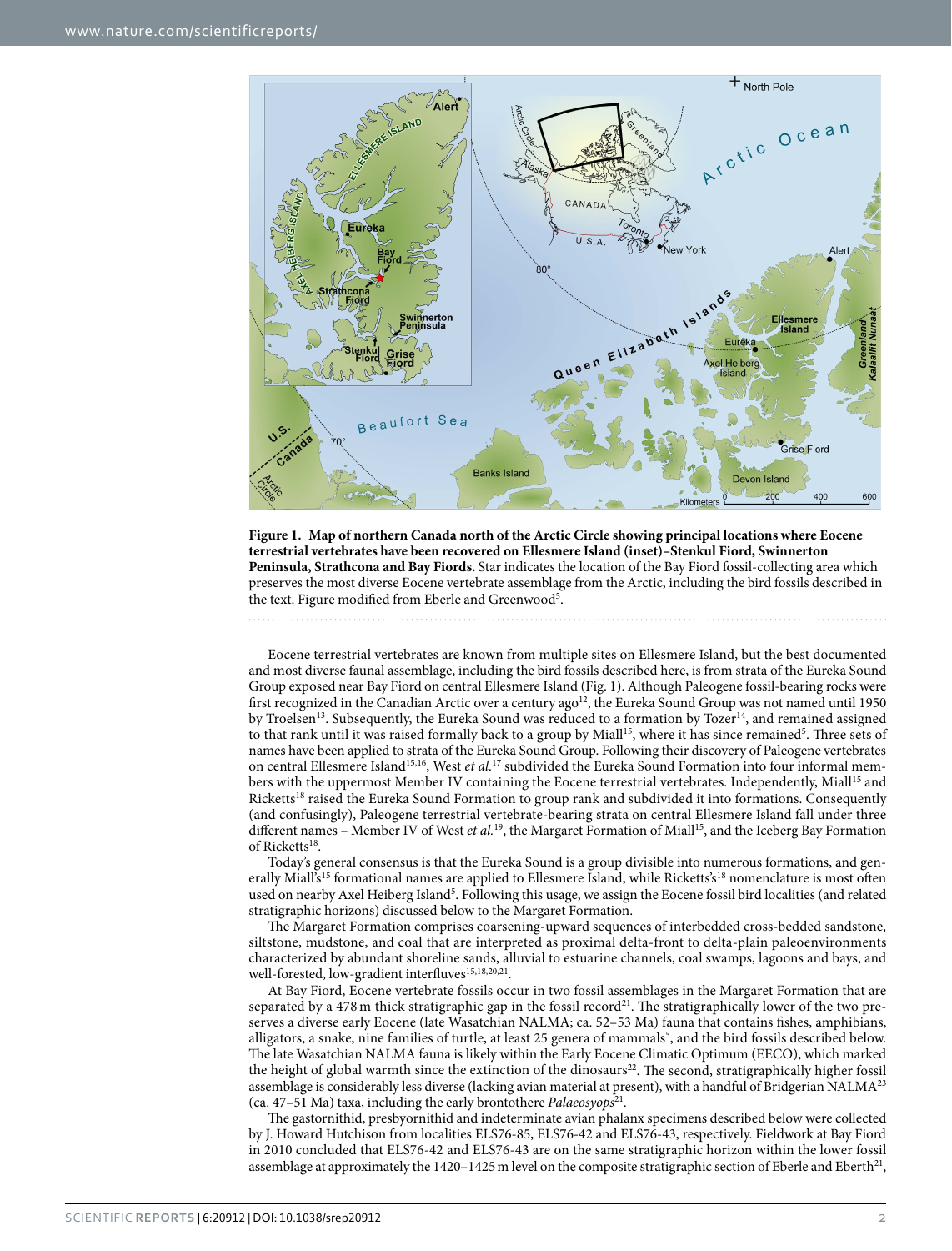and ELS76-85 is the most productive Eocene vertebrate locality in the Arctic (stratigraphically higher than the other localities at  $1437.5 \text{ m}$ <sup>21</sup>. The stratigraphically lower avian localities are about 805 meters above the contact between the Margaret and underlying Mt. Moore Formation (Eberth, pers. comm. to JE, 2015).

#### **Results**

#### **Systematic Palaeontology.**

Family Gastornithidae Fürbringer 1888 *Gastornis* sp.

Material. Canadian Museum of Nature (Ottawa, Canada) CMN 32412. The specimen is a nearly complete pedal phalanx from locality ELS76-85, Margaret Formation, Eureka Sound Group, central Ellesmere Island, Nunavut, Canada (early Eocene; late Wasatchian NALMA).

Description. CMN 32412 lacks the stouter and more trapezoidal outline of more distal phalanges of *Gastornis*24,25, and has the broadened articular end present in the most proximal phalanx. The proximal dorsal to dorsolateral portion of the specimen is missing, and there is no evidence of a dorsoplantarly-oriented ridge on the articular surface that would have fit into the trochlear furrow. The proximal end is wider (28mm, broken) than the distal end (24.8mm). The width of the proximal end would have been greater than 44% of the length of the bone (62.2mm; since it is damaged). The lateral edge of the bone is relatively straight (dorsal view); while the medial edge is slightly more concave. The plantar lip of the lateral collateral ligament fossa (the lateral plantar rim of the trochlea) is visible in dorsal view (extending lateral to the shaft) and continues proximally about one-third the length of the bone. In contrast, the equivalent medial part of the trochlea is not visible in dorsal view. The trochlea has a shallow trochlear furrow, and the lateral trochlear ridge extends slightly proximal to the medial ridge on the plantar surface. The lateral collateral ligament pit is large and deepest distoplantarly, and the medial pit is nearly circular in outline. In addition in lateral view, the plantar surface of the bone is concave, with the trochlea and condylar articulations being dorsoplantarly wider than the shaft.

Order Anseriformes Wagler 1831

Family Presbyornithidae Wetmore 1926

*Presbyornis* cf. *P. pervetus* Wetmore 1926

Material. CMNFV 53369. The specimen is the distal approximately one-third of a left humerus (Fig. 2), from locality ELS76-43 (=77H7-9-3), Margaret Formation, Eureka Sound Group, central Ellesmere Island, Nunavut, Canada (early Eocene; late Wasatchian NALMA).

Description. The bone is dark brown in color, and it exhibits some sand-induced surface pitting. That pitting is more pronounced on the distal end of the bone. Despite that overprint, the surface of the bone appears to have been smooth, indicating that the specimen likely is from an osteologically adult individual<sup>26</sup>. The proximal end of the shaft is subcircular in cross-section, but slightly wider medio-laterally.

From the proximal end towards the distal end of the cranial surface, the shaft flattens from a distinctly convex surface proximally. There is a distinct brachial (muscle) fossa that is deepest ventrodistally and shallows dorsally. The fossa's distal end has a distinct border. Overall, the fossa is ovoid in outline with its long axis oriented dorsoproximal to ventrodistal. The distal edge of the brachial fossa is at the same proximodistal level as the proximal end of the ventral collateral ligament attachment at the apex of the ventral supracondylar tubercle. Just ventral to the proximal end of the apex of the supracondylar tubercle is a poorly preserved muscle scar pit (attachment of pronator brevis of Howard27 that is equivalent to the origination of the *m. flexor carpi ulnaris* of Livezey28) that is separate from the ventral collateral ligament attachment. The ventral collateral ligament scar on the supracondylar tubercle is proximodistally elongate, and its dorsal margin is relatively straight. The ventral condyle extends distal to the dorsal condyle. The area distal to the brachial fossa and proximal to the condyles is flat to slightly concave. The dorsal condyle extends proximally to the same level as the proximal end of the ventral collateral ligament scar. The long axis of the outline of the dorsal condyle is not parallel to the long axis of the humerus because the distal end is located dorsal to the proximal end.

The shaft is convex in caudal view. The olecranon fossa is relatively small and restricted to the area immediately caudal to the ventral condyle. The fossa is deepest ventrally. The distal end of the bone is worn, and there is a slight hint of a shallow scapulotriceps groove at the most distal part of the caudal side. The dorsal epicondyle has a pair of muscular pits (present in other anseriforms), but they are poorly preserved because the division between the two pits cannot be discerned. The dorsal epicondyle extends further proximal than the supracondylar tubercle/collateral ligament scar. The ventral side of the specimen is poorly preserved and no muscle scars are visible.

Aves indet.

Material. CMNFV 53368, a phalanx (Fig. 2) from locality ELS76-42 (=76H7-10-10), Margaret Formation, Eureka Sound Group, central Ellesmere Island, Nunavut (Early Eocene; Wasatchian NALMA).

Description. The specimen appears to be the proximal phalanx likely from digit III of the left side. The bone is off-white to gray in color and is deeply pitted all over its surface. The pitting is caused by sand grains that were embedded in the bone surface, and does not indicate an early ontogenetic age (Fig. 2). The proximal end is mediolaterally crushed/flattened, and the left side (dorsal view) of the distal end is broken off. The proximal articulation maintains a central ridge for articulation with the tarsometatarsus. In lateral view, the articulation is C-shaped. The distal end (lateral sides) has a deep collateral ligamental pit. The furrow for the articulation with the next more distal phalanx extends dorsally and plantarly to about the same proximal level and that level is proximal to the ligamental pits. The plantar side appears to have been flatter than the dorsal (convex) side, but the crushing of the specimen has distorted the shape.

Comparisons.

The length of the Ellesmere *Gastornis* specimen (62.2 mm) is less than the largest specimens of *Gastornis* from North America (68.6–80.1 mm) and that from Louvois, France (75.9 mm)<sup>25</sup>. The morphology of the Ellesmere specimen is similar to that reported and illustrated for the proximal phalanx of digit IV of *Gastornis*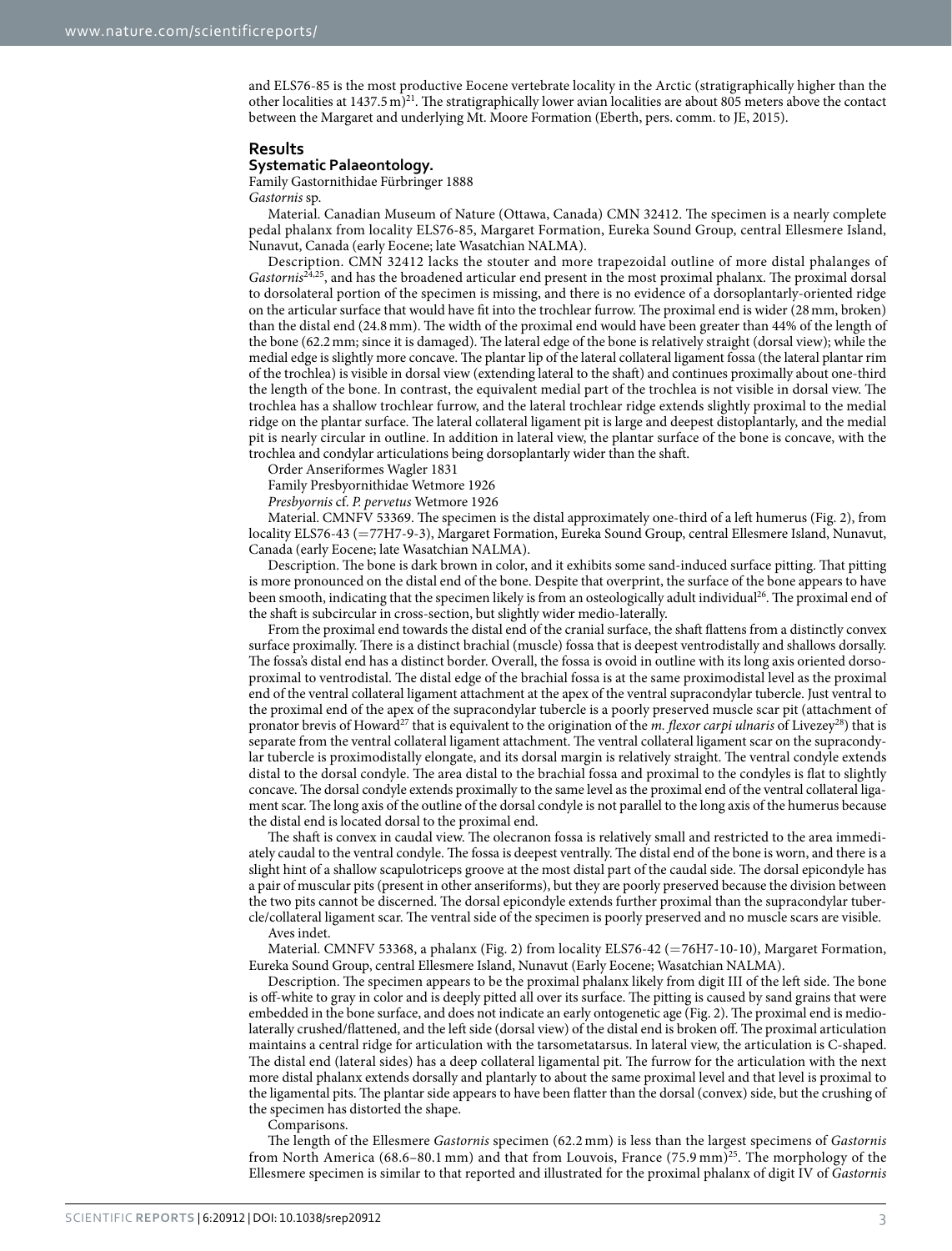

**Figure 2. The Ellesmere Island avian fossils.** The (probable) left proximal phalanx of digit IV from *Gastornis* sp. (CMNFV 32412): (**A**) dorsal view, (**B**) lateral view, (**C**) plantar view, and (**D**) medial view. The distal humeri of *Presbyornis*: (**E**) CMNFV 53369 from the Margaret Formation of Ellesmere Island, Canada, and (**F**) University of California Museum of Paleontology UCMP 119395 from the Wasatch Formation of Wyoming, USA in cranial view. The (**G**) right and (**H**) left surfaces of the indeterminate avian pedal phalanx (CMNFV 53368) showing the extensive sand pitting on the surface. Abbreviations: bf, brachial fossa; dc, dorsal condyle; lp, collateral ligament pit; vc, ventral condyle; and vl, facet for the ventral collateral ligament on the ventral supracondylar tubercle.

from Louvois25, Wyoming24, Monthelon29, and New Jersey30, but the plantar ridges mentioned in some *Gastornis* specimens appear to be absent in this specimen. The proximal widening of the articular region (in dorsal view) is similar across specimens. The Ellesmere specimen lacks the medially expanded plantar rim of the trochlea (plantar lip of the collateral ligament pit) that is visible in dorsal view in the Paleocene Louvois specimen<sup>25</sup>, and that state appears absent in other *Gastornis* specimens24,29. Furthermore, the plantar lip of the collateral ligament pit in CMN 32412 extends relatively more proximal than the state in the Louvois specimen<sup>25</sup>, but is similar to *Gastornis* from Wyoming24. The length of the phalanx and the ratio of the proximal width to the length of the bone (above) are within the ranges reported for *Gastornis*25.

The variation in the morphology of the humerus seems to be within that seen among the abundant Wyoming specimens of *Presbyornis pervetus* (Fig. 2). There are no apomorphies (versus other Paleogene anseriform taxa) in the distal humerus for *Presbyornis*, but there also are no character differences between the Ellesmere Island fossil and specimens of *Presbyornis pervetus* from Wyoming. The Ellesmere specimen was directly compared to casts of *Presbyornis pervetus* from Wyoming. The postcranial skeleton of *Presbyornis* is notoriously plesiomorphic31,32. The same shape, depth, and overall morphology of the brachial fossa can be seen among *Presbyornis* specimens from more southerly locations (Fig. 2). However, the Ellesmere specimen is on the larger end of the size range present in Wyoming (Table 1), and the Ellesmere Island specimen also is within the known stratigraphic range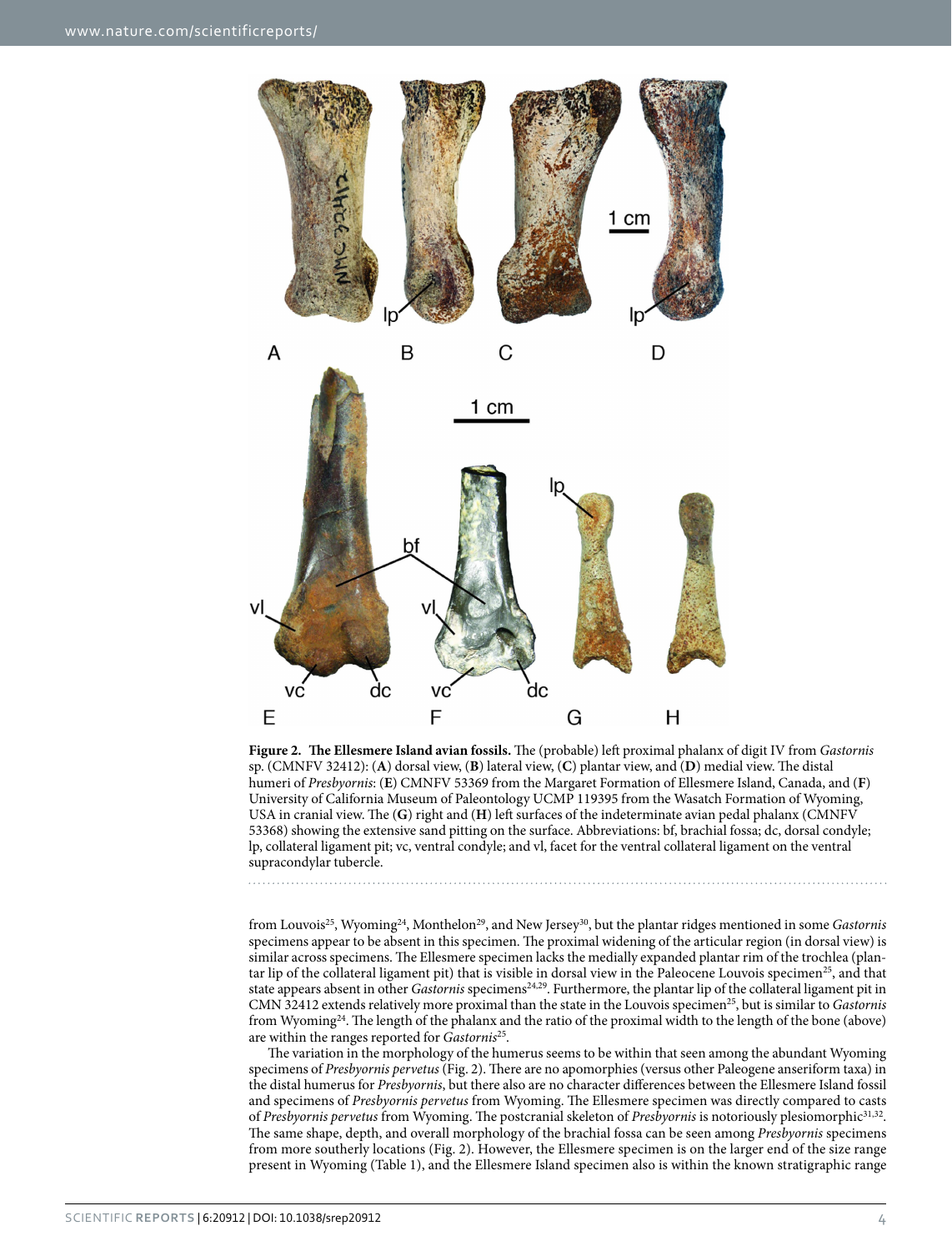| Specimen            | <b>Dorsoventral</b><br>Width | Craniocaudal<br>Depth |
|---------------------|------------------------------|-----------------------|
| <b>CMNFV 53369</b>  | 15.1                         | 8.8                   |
| <b>UCMP 119394</b>  | 14.4                         | 7.6                   |
| <b>UCMP 119395</b>  | 14.0                         | 7.4                   |
| <b>UCMP 119396</b>  | 13.6                         | 7.2                   |
| <b>UCMP 119397</b>  | 14.0                         | 7.0                   |
| <b>UCMP119398</b>   | 11.4                         | 6.1                   |
| <b>UCMP 119399</b>  | 13.0                         | 7.3                   |
| <b>UCMP119400</b>   | 13.5                         | 6.7                   |
| <b>UCMP 119401</b>  | 12.5                         | 6.6                   |
| Mongolian Specimens | $9.7 - 13.2$                 |                       |

**Table 1. Measurements (in mm) of the distal end of the humerus of** *Presbyornis* **specimens.** UCMP is the University of California Museum of Paleontology (Berkeley, USA). The range of distal width measurements for the Mongolian material is from Kurochkin and Dyke<sup>31</sup>.

of *Presbyornis* in Wyoming5,33 (i.e., Wasatchian NALMA). There are no characters that appear to separate the Ellesmere humerus from what is currently recognized as *Presbyornis pervetus*, but also no clear derived characters to unite them into a clade.

Various authors have suggested that the morphological variation exhibited among the Wyoming *Presbyornis* bone assemblages might represent multiple closely related species33,34, but at present no one has discerned a way to separate any potential species within the *Presbyornis pervetus* collections from North America. In contrast, an early Eocene species of *Presbyornis*, *P*. *mongoliensis*, has been described from Mongolia35, and it likely does represent a species different from the penecontemporaneous North American *Presbyornis pervetus*. That Mongolian material also is smaller than the Ellesmere specimen<sup>35</sup> (Table 1). Thus, it is possible that the Ellesmere specimen represents a taxon separate from *Presbyornis pervetus*, but there is no way at present to determine that status. Furthermore, the slightly larger size of the Ellesmere specimen compared to individuals at lower latitudes could be the result of Bergman's Rule, and that cline has been proposed for the Arctic and mid-latitude mammal *Heptodon* from the Eocene<sup>21</sup>.

The indeterminate avian phalanx is consistent with *Presbyornis* (clearly lacking any autapomorphies), but it also easily could belong to another taxon of bird (given its somewhat more robust morphology), though its size and morphology is certainly inconsistent with that of the much larger *Gastornis*, which has stouter and more robust pedal phalanges (Fig. 2). In contrast to the *Presbyornis* specimen, the *Gastornis* phalanx is not larger than individuals known from further south in North America, but is within the known size variation for the group. The variation in size among *Gastornis* individuals has been attributed to both species differences and the possibility of sexual dimorphism<sup>25</sup>.

#### **Discussion**

The early Eocene vertebrate fauna from Ellesmere Island is from a unique temporal interval of mild mean annual temperatures and above-freezing winters that allowed crocodilians and turtles to survive above the Arctic Circle. Today, the Eocene vertebrate localities on central Ellesmere are at nearly 79°N latitude, and during the Eocene, they were just a few degrees further south<sup>36,37</sup>. The fossils and sedimentology indicate a lush, rain forest community on a coastal delta plain. Multiple palaeoclimate proxies, ranging from oxygen isotope analysis of vertebrate bones and teeth to palaeofloral analyses, estimate a mild temperate climate for the Eocene High Arctic, where winters remained at or just above freezing and summer temperatures extended to 20°C or higher<sup>5</sup>. These temperatures are a far cry from today's High Arctic, where central Ellesmere Island experiences a mean annual temperature of −19 °C, a warm month mean temperature of about 6 °C and a cold month mean temperature of  $-38$  °C or colder<sup>38</sup>.

Despite the mild Eocene Arctic climate, the vertebrate fauna would have experienced months of total darkness and cooler temperatures during the winter. Recent isotopic work suggests that some mammals, including the hippo-like *Coryphodon*, were year-round residents in the High Arctic<sup>39</sup>. Given that *Gastornis* was large (approaching 2 m) and flightless, it likely also was a year-round resident of the Arctic. In contrast, the volant *Presbyornis* might have been a seasonal migrant to the Arctic. The previously reported geographic distribution of *Presbyornis pervetus* was restricted to Utah, Wyoming, and Colorado<sup>33</sup> with all records (USA and Mongolia) between 37° and 45°N. latitude, as compared to the 79°N. latitude of the new specimen that is greater than 4000km further north (with a similar geographic disparity for specimens of *Gastornis* in the early Eocene of North America).

Extant galloanserines include migratory species, and migration in birds is (at least in part) genetically controlled<sup>40,41</sup>. Therefore, *Presbyornis*, which is phylogenetically within the crown group of galloanserines<sup>31,32,34</sup>, should have had the genetic predisposition for migration and the ability to migrate, given its skeletal morphology. However, it is unknown whether those genes were expressed in any presbyornithid because both migratory and non-migratory species (and populations) are present among various species of extant galloanserines<sup>42</sup>. The best data that would help support (though not prove) a migratory lifestyle for *Presbyornis* would be the discovery of juvenile specimens in the Arctic. However, both of the Ellesmere specimens reported above are from osteologically adult individuals. Furthermore, migratory behavior is not a requirement for a large geographic range because many extant non-migratory species have large geographic ranges (e.g., Osprey, Barn Owl, and Ostrich).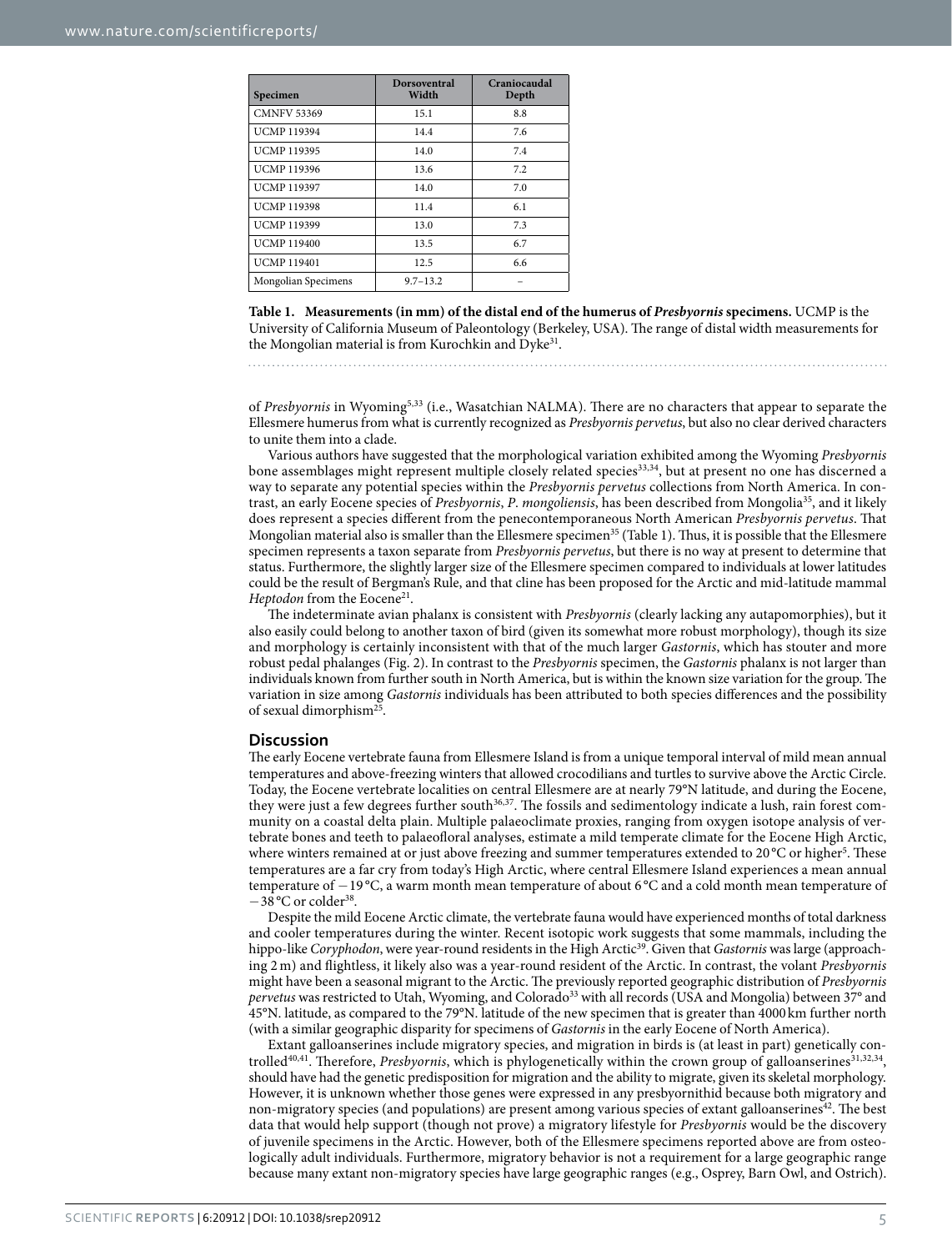However, as a filter-feeding bird, *Presbyornis* likely would have had a difficult time obtaining food during the winter decrease in (primary) productivity that occurred during the extended dark and low light periods of the Paleogene Arctic winters.

In contrast to migration, some galloanserine birds today (such as Ruffed Grouse, Spruce Grouse, Sharp-tailed Grouse, Willow Ptarmigan, and Rock Ptarmigan) are Arctic residents<sup>43</sup>, and even some waterfowl winter above the Arctic Circle<sup>44</sup>. Those waterfowl are able to forage and survive winters today that are much harsher than those reconstructed for the early Eocene of Ellesmere (see above). Ducks (Anatidae) of many lineages forage at night44,45, and extinct waterfowl species presumably would have been able to forage during the dark winters of the Eocene Arctic. Recent work<sup>46</sup> has demonstrated greater tetrapod foraging activity and greater biological activity during the Arctic winter than previously known, hinting that such levels of activity should extend into the deep past. Even though individual waterfowl survive wintering above the Arctic Circle, obtaining food is difficult, and a variety of hypotheses have been erected as to how the individual birds compensate for the loss of daylight and reduction in prey availability44. Despite those challenges, it is possible that the occurrence of *Presbyornis* in the Arctic Eocene may have been as a resident, as closely related galloanserine birds are able to survive the much harsher Arctic winters today.

The current geographic ranges of migratory birds are shifting towards higher latitudes, and climatic warming has been implicated in phenological changes among birds<sup>47,48</sup>. Migrating and breeding at higher latitudes have been correlated with a reduced predation risk<sup>49</sup>. It is possible that the far northern occurrence of *Presbyornis* in the Arctic Circle could be either the result of a migratory population or alternatively a northern geographic expansion paralleling the pattern observed for many extant birds over the last century of warming. If anything, species of *Presbyornis* likely were affected by warming events in the early Eocene parallel to the response of extant birds to current warming. In contrast, the large flightless *Gastornis* definitely was an Arctic resident. The diet of gastornithids is debated and varies between carnivory and some type of durophagous herbivory<sup>50,51</sup>, but the most recent (isotopic and morphological) data support herbivory. Palynological and macrofloral studies indicate lush, early Eocene Arctic forests, comparable in richness to today's swamp-cypress and broadleaf floodplain forests in the southeastern United States<sup>5,52</sup>, and like the herbivorous mammals on Ellesmere Island in the Eocene, *Gastornis* would have had the same access to dietary materials through the winter that kept the resident mammals alive. That the jaw anatomy (and inferred adductor musculature) of *Gastornis* suggests that it fed on tough plant material<sup>51</sup> fits well with the Arctic winter forage that was available to the large mammalian herbivores, including wood and leaf litter, fungi, and evergreen conifers<sup>39</sup>.

Gastornithidae is Holarctic in distribution and *Presbyornis* (*P*. *pervetus* and *P*. *mongoliensis*) is known from North America and Asia during the Early Eocene33,35,53. Purported records of presbyornithids from Europe are not well supported<sup>54</sup>. The geographic and stratigraphic distribution of those two bird clades suggests that intercontinental dispersal (rather than intercontinental vicariance) likely was the process resulting in their widespread geographic distribution in the Northern Hemisphere55. Dispersal across the northern continents via high latitude land corridors has been widely hypothesized for mammalian clades with similar geographic and temporal distributions, and those dispersals have been tied to warming climates and the opening of northern high latitude land bridges<sup>56,57</sup>. The Holarctic distribution of Gastornithidae is similar to several early Eocene mammalian genera, including *Coryphodon*, the rodent *Paramys*, the mesonychid *Pachyaena*, and the carnivoran *Miacis*, which inhabited mid- and high latitude North America, as well as Asia and Europe in the early Eocene, and the North American/Asian distribution of *Presbyornis* parallels that of several Arctic genera, including the hyaenodontid creodont *Prolimnocyon*, the brontotheres *Eotitanops* and *Palaeosyops*, and the tapiroids *Heptodon* and *Homogalax* that occur only in North America and Asia (not Europe)58–60. Those biogeographic similarities between birds and mammals firmly places birds within the hypotheses of climate-related intercontinental dispersals in the early Eocene.

Occurrence of a diversity of terrestrial and aquatic vertebrate taxa in early Eocene-aged strata on Ellesmere Island indicates that a complex Arctic ecosystem was present during that time, and that productivity must have been high enough to sustain those higher trophic levels of vertebrates, even during the darkness that occurred through part of the Eocene winter. Given the geological and paleontological background (on Ellesmere Island and elsewhere), it is plausible that the current trend of climatic warming in the 20th and 21st centuries could lead to the establishment of Arctic resident populations of tetrapod species that currently occur much further south, as well as facilitate the intercontinental dispersal of avian clades among the continents of the Northern Hemisphere.

#### **References**

- 1. Wilson, L., Chin, K., Cumbaa, S. & Dyke G. A high latitude hesperornithiform (Aves) from Devon Island: palaeobiogeography and size distribution of North American hesperornithiforms. *J. Syst. Palaeo*. **9,** 9–23 (2011).
- 2. Hills, L. V., Nicholls, E. L., Núñez-Betelu, L. & McIntyre, D. 1999. *Hesperornis* (Aves) from Ellesmere Island and palynological correlation of known Canadian localities. *Can. J. Earth Sci.* **36,** 1583–1588 (1999).
- 3. Bryant, L. *Hesperornis* in Alaska. *PaleoBios* **40,** 1–8 (1983).
- 4. Fiorillo, A., Hasiotis, S., Kobayashi, Y., Breithaupt, B. & McCarthy, P. 2011. Bird tracks from the Upper Cretaceous Cantwell Formation of Denali National Park, Alaska, USA: a new perspective on ancient northern polar vertebrate biodiversity. *J. Syst. Palaeo*. **9,** 33–49 (2011).
- 5. Eberle, J. & Greenwood, D. Life at the top of the greenhouse Eocene world— A review of the Eocene flora and vertebrate fauna from Canada's High Arctic. *GSA Bull*. **124,** 3–23 (2012).
- 6. Dawson, M. R. In Canada's Missing Dimension: Science and History in the Canadian Arctic *Islands*, Vol. 1 (ed. Harrington, C. R.) 91-104 (Canadian Museum of Nature, 1990).
- 7. Olson, S. A Late Pliocene Occurrence of the Thick-billed Murre (Alcidae: *Uria lomvia)* on St. George Island, Pribilofs, Alaska. *Paleo. J*. **47,** 1365–1368 (2013).
- 8. Whitlock, C. & Dawson, M. R. Pollen and vertebrates of the early Neogene Haughton Formation, Devon Island, Arctic Canada. *Arctic* **43,** 324–330 (1990).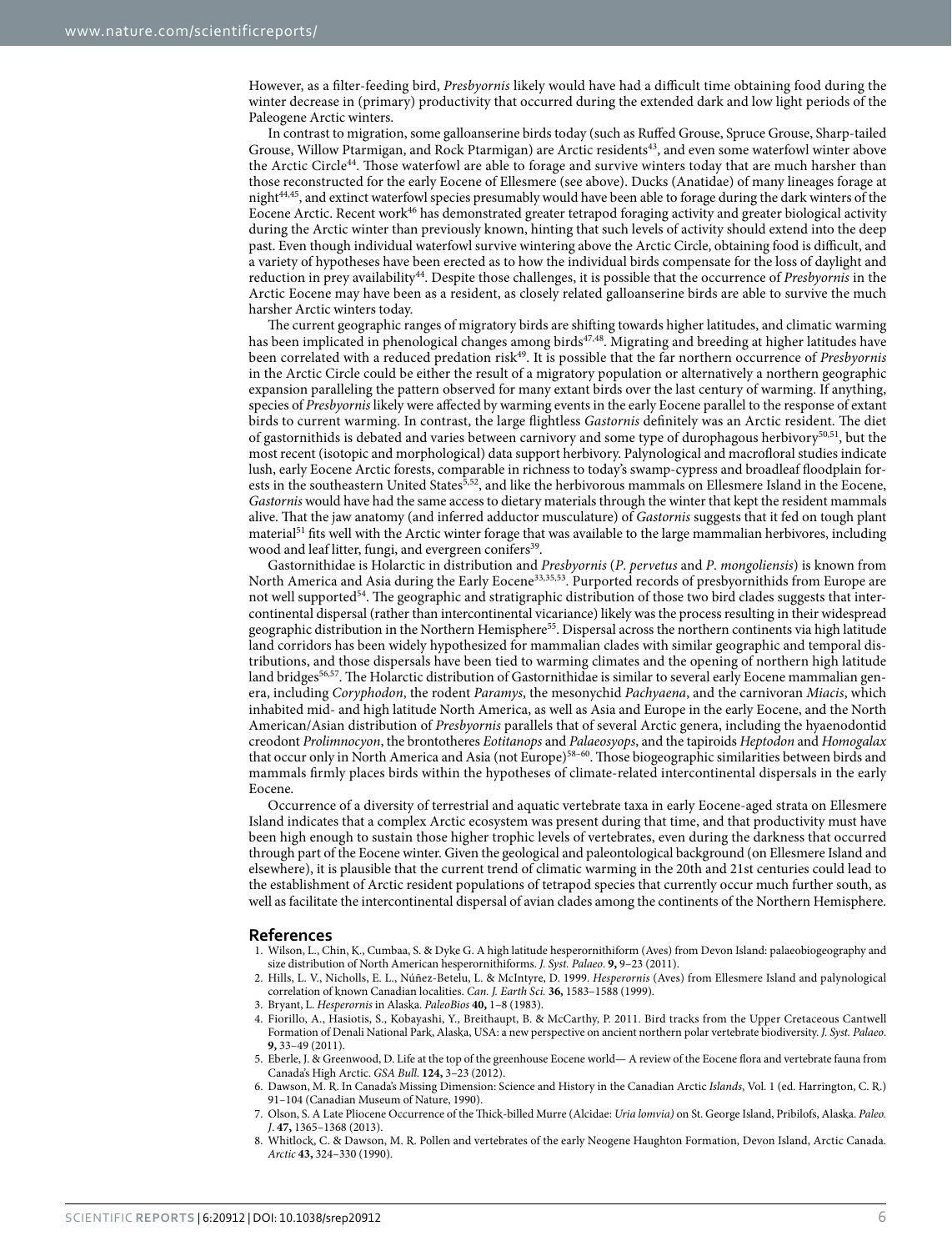- 9. West, R. M. & Dawson, M. R. Vertebrate Paleontology and the Cenozoic History of the North Atlantic Region. *Polarforschung* **48,** 103–119 (1978).
- 10. Andors, A. V. In Papers in Avian Paleontology. *Honoring Pierce Brodkorb* (ed. Campbell, K. E. Jr.) 109–126 (Sci. Ser., Nat. Hist. Mus. Los Angeles Co. 36, 1992).
- 11. Baumel, J. J. & Witmer, L. In *Handbook of avian anatomy: Nomina Anatomica Avium* 2nd edn (eds Baumel, J. J., King, A. S., Breazile, J. E., Evans, H. E., Vanden Berge, J. C.) 45–132 (Publications of the Nuttall Ornithological Club 23, 1993).
- 12. Greely, A. W. In *Three Years of Arctic Service*, Vol. 2, Appendix 14, 419–420 (Charles Scribner's Sons, 1886).
- 13. Troelson, J. C. Contributions to the geology of northwest Greenland, Ellesmere Island and Axel Heiberg Island. *Meddeleser om Grǿnland* **149,** 1–85 (1950).
- 14. Tozer, E. T. in Geology of the north-central part of the Arctic Archipelago, Northwest Territories (Operation Franklin) (ed. Fortier, Y. O.) 74–95 (Geological Survey of Canada Memoir 320, 1963).
- 15. Miall, A. D. The Eureka Sound Group (Upper Cretaceous-Oligocene), Canadian Arctic Islands. *Bull. Can. Pet. Geol*. **34,** 240–270 (1986).
- 16. West, R. M., Dawson, M. R., Hutchison, J. H. & Ramaekers, P. Paleontologic evidence of marine sediments in the Eureka Sound Formation of Ellesmere Island, Arctic Archipelago, N.W.T., Canada. *Can. J. Earth Sci.* **12,** 574–579 (1975).
- 17. Dawson, M. R., West, R. M., Langston, W. & Hutchison, J. H. Paleogene terrestrial vertebrates: Northernmost occurrence, Ellesmere Island, Canada. *Science* **192,** 781–782 (1976).
- 18. Ricketts, B. D. New formations in the Eureka Sound Group, Canadian Arctic Islands. *Curr.Res., Part B, Geol. Surv. Can*. Paper **86–1B**, 363–374 (1986).
- 19. West, R. M., Dawson, M. R., Hickey, L. J. & Miall, A. D. In *Geology of the North Atlantic Borderlands* (eds Kerr, J. W. & Fergusson, A. J.) 279–298 (Canadian Society of Petroleum Geologists Memoir, 1981).
- 20. Riediger, C. L. & Bustin, R. M. The Eureka Sound Formation, southern Ellesmere Island. *Bull. Can. Pet. Geol*. **35,** 123–142 (1987).
- 21. Eberle, J. & Eberth, D. Additions to the Eocene Perissodactyla of the Margaret Formation, Eureka Sound Group, Ellesmere Island, Arctic Canada. *Can. J. Earth Sci.* **52,** 123−133 (2015). dx.doi.org/10.1139/cjes-2014-0195.
- 22. Zachos, J. C., Pagani, M., Sloan, L., Thomas, E. & Billups, K. Trends, rhythms, and aberrations in global climate 65 Ma to present. *Science* **292,** 686−693 (2001).
- 23. Smith, M. E., Carroll, A. R. & Singer, B. S. 2008. Synoptic reconstruction of a major ancient lake system: Eocene Green River Formation, western United States. *GSA Bull*. **120,** 54−84 (2008).
- 24. Matthew, W. D. & Granger, W. The skeleton of *Diatryma*, a gigantic bird from the lower Eocene of Wyoming. *Bull. Am. Mus. Nat. Hist.* **37,** 307–326 (1917).
- 25. Mourer-Chauviré, C. & Bourdon, E. The *Gastornis* (Aves, Gastornithidae) from the Late Paleocene of Louvois (Marne, France). *Swiss J. Palaeo* (in press). doi: 10.1007/s13358-015-0097-7.
- 26. Watanabe, J. & Matsuoka, H. In *Paleornithological Research 2013: Proceedings of the 8th International Meeting of the Society of Avian Paleontology and Evolution, Vienna, 2012* (eds Göhlich, U. B. & Kroh, A.) 279–306 (Verlag Naturhistorisches Museum, Vienna, 2013).
- 27. Howard, H. The avifauna of Emeryville Shellmound. *Univ. Calif. Pubs. Zool*. **32,** 301–394 (1929).
- 28. Livezey, B. C. A phylogenetic analysis of recent anseriform genera using morphological characters. *The Auk* **103,** 737–754 (1986).
- 29. Schaub, S. Uber Eocane Ratitenreste in der ostologishen Sammlung der Basler Museums. *Verhandlungen der Naturforschenden Gesellschaft Basel* **40,** 588–598 (1929).
- 30. Marsh, O. C. A gigantic bird from the Eocene of New Jersey. *American Journal of Science* **48,** 344 (1894).
- 31. Livezey, B. C. A phylogenetic analysis of basal Anseriformes, the fossil *Presbyornis* and the interordinal relationships of waterfowl. *Zool. J. Linn. Soc.* **121,** 361–428 (1997).
- 32. Ericson, P. G. P. Systematic position of the Paleogene family Presbyornithidae (Aves). *Zool. J. Linn. Soc.* **121,** 429– 483 (1997).
- 33. Ericson, P. G. P. Systematic revision, skeletal anatomy, and paleoecology of the New World early Tertiary Presbyornithidae (Aves: Anseriformes). *PaleoBios* **20,** 1–23 (2000).
- 34. Elzanowski, A. & Stidham, T. 2010. Morphology of the quadrate of the Eocene anseriform *Presbyornis* and extant galloanserines (Aves: Galloanseres). *J. Morph*. **271,** 305–323 (2010).
- 35. Kurochkin, E. & Dyke, G. A large collection of *Presbyornis* (Aves, Anseriformes, Presbyornithidae) from the late Paleocene and early Eocene of Mongolia. *Geol. J.* **45,** 375–387 (2010).
- 36. Irving, E. & Wynne, P. J. *The paleolatitude of the Eocene fossil forests of Arctic Canada in Tertiary Fossil Forests of the Geodetic Hills, Axel Heiberg Island, Arctic Archipelago* (eds Christie, R. L. & McMillan, N. J.) 209–212 (Geological Survey of Canada Bulletin 403, 1991).
- 37. McKenna, M. C. Eocene paleolatitude, climate and mammals of Ellesmere Island. *Palaeogeogr. Palaeoclimatol. Palaeoecol*. **30,** 349–362 (1980).
- 38. Environment Canada, National Climate Data and Information Archive (2004) Available at: [www.climate.weatheroffice.ec.gc.ca](http://www.climate.weatheroffice.ec.gc.ca)  (Date of access:19/11/2015).
- 39. Eberle, J., Fricke, H. & Humphrey, J. Lower-latitude mammals as year-round residents in Eocene Arctic forests. *Geology* **37,** 499–502  $(2009)$
- 40. Pulido, F. The genetics and evolution of migration. *BioSci*. **57,** 165–174 (2007).
- 41. Mueller, J. C., Pulido, F. & Kempenaers, B. Identification of a gene associated with avian migratory behavior. *Proc. Roy. Soc. B* **278,** 2848–2856 (2011).
- 42. Finnegan, L. *et al.* Fine-scale analysis reveals cryptic patterns of genetic structure in Canada Geese. *The Condor* **115,** 738–749 (2013).
- 43. U.S. Fish and Wildlife Service, Bird List-Arctic National Wildlife Refuge Alaska. Available at: [http://www.fws.gov/refuge/arctic/](http://www.fws.gov/refuge/arctic/birdlist.html) [birdlist.html](http://www.fws.gov/refuge/arctic/birdlist.html) (Date of access: 30/07/2015) (2014).
- 44. Systad, G., Bustnes, J. & Erikstad, K. Behavioral responses to decreasing day length in wintering sea ducks. *The Auk* **117,** 33–40  $(2000)$
- 45. McNeil, R., Drapeau, P. & Goss-Custard, J. 1992. The occurrence and adaptive significance of nocturnal habits in waterfowl. *Biol. Rev.* **67,** 381–419 (1992).
- 46. Berge, J. *et al.* Unexpected levels of biological activity during the polar night offer new perspectives on a warming Arctic. *Curr*. *Biol*. **25,** 2555–2561 (2015).
- 47. Lehikoinen, A. *et al.* 2013. Rapid climate driven shifts in wintering distributions of three common waterbird species. *Global Change Biol.* **19,** 2071–2081 (2013).
- 48. Mason, S. C. *et al.* Geographical range margins and many taxonomic groups continue to shift polewards. *Biol. J. Linn. Soc.* **115,** 586–597 (2015).
- 49. McKinnon, L. *et al.* Lower predation risk for migratory birds at high latitudes. *Science* **327,** 326–327 (2010).
- 50. Witmer, L. & Rose, K. Biomechanics of the jaw apparatus of the gigantic Eocene bird *Diatryma*: implications for diet and mode of life. *Paleobiol*. **17,** 95–120 (1991).
- 51. Angst, D. *et al.* Isotopic and anatomical evidence of an herbivorous diet in the Early Tertiary giant bird *Gastornis*. Implications for the structure of Paleocene terrestrial ecosystems. *Naturwissenschaften* **101,** 313–322 (2014).
- 52. Harrington, G., Eberle, J., Le-Page, B., Dawson, M. & Hutchison, J. Arctic plant diversity in the Early Eocene greenhouse. *Proc*. *R*. *Soc*. *B*. **279,** 1515–1521 (2012).